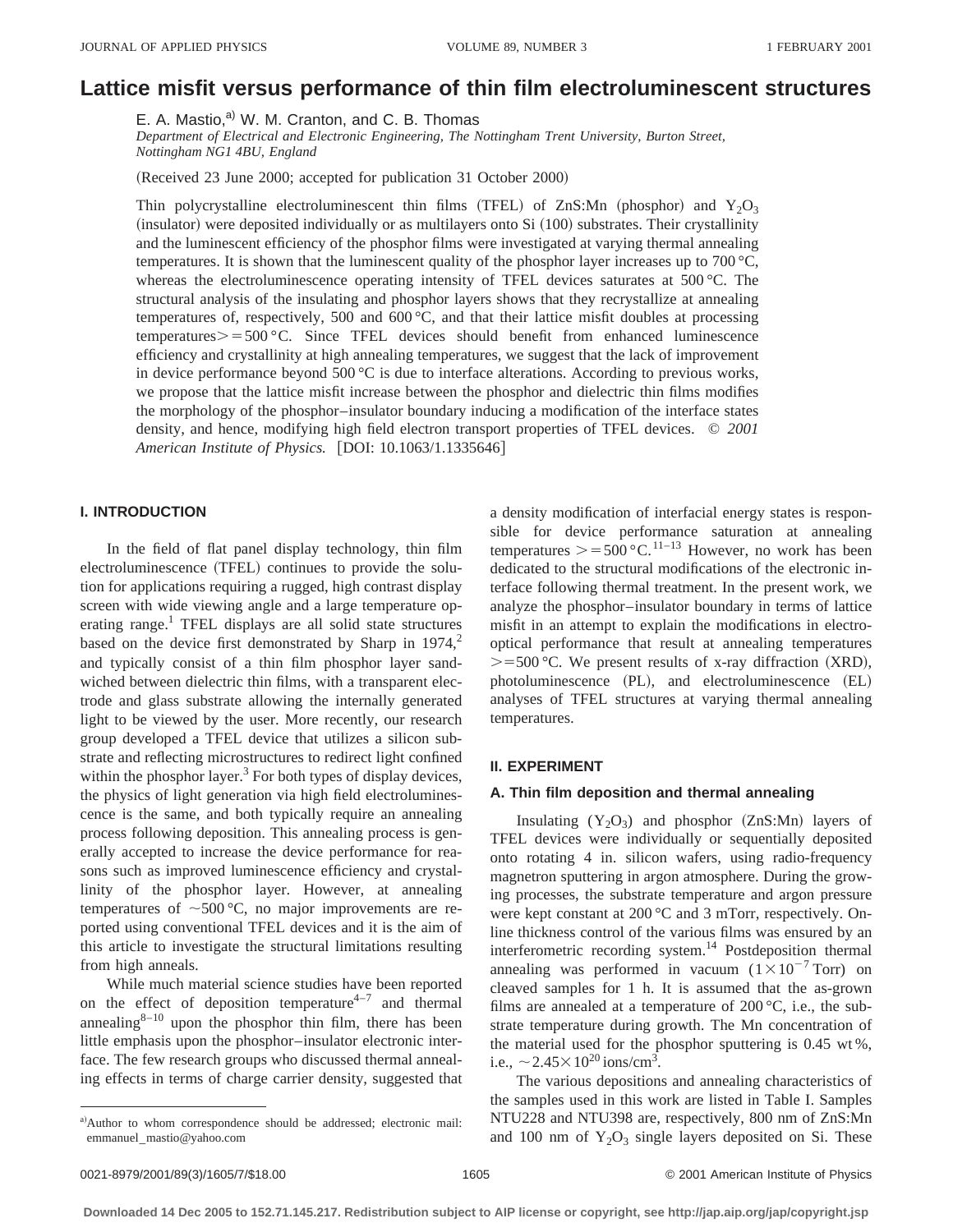TABLE I. Deposition and thermal annealing conditions used for the present study. All structures deposited by radio-frequency sputtering onto Si (100) substrates.

| Reference          | Structure                                       | Annealing temperature $({}^{\circ}C)$ |  |  |
|--------------------|-------------------------------------------------|---------------------------------------|--|--|
| <b>NTU228</b>      | 800 nm ZnS:Mn                                   | 200, 400, 500, 600, 700               |  |  |
| <b>NTU398</b>      | 100 nm $Y_2O_3$                                 | 500                                   |  |  |
| <b>NTU259</b>      | 300 nm $Y_2O_3/800$ nm ZnS:Mn                   | 200, 300, 400, 500, 600               |  |  |
| NTU <sub>161</sub> | 300 nm $Y_2O_3/800$ nm $ZnS:Mn/300$ nm $Y_2O_3$ | 400, 500, 600, 700                    |  |  |

samples enabled the separate structural analysis of the two materials composing the TFEL devices grown in our laboratory. Samples NTU259 are composed of the two first layers of our basic TFEL devices, i.e., multilayers of ZnS:Mn (800 nm) and  $Y_2O_3$  (300 nm) deposited on Si, allowing a simultaneous study of their crystallinity and lattice dependence on thermal annealing temperature. Samples NTU161 are fully fabricated TFEL devices used for photoluminescence and electroluminescence analyses at varying thermal annealing temperatures.

## **B. X-ray diffraction, electroluminescence, and photoluminescence measurements**

XRD analyses were performed to investigate the crystallinity of the samples NTU228, NTU398, and NTU259, using reflections from the  $Cu K\alpha_1$  emission line (wavelength  $=0.154$  059 81 nm) into a Siemens D5000 diffractometer with front monochromator. The applied power of the x-ray tube was  $35 \text{ kV} \times 25 \text{ mA}$  and the angular step was  $0.005^{\circ}$ within the studied 25°–62° range. The quanta acquisition time was 5 s for NTU228, $^{15}$  and 20 s for NTU398 and NTU259.

EL and PL emission of thermally annealed samples were studied upon the NTU161 structure. The device was driven with a constant sine wave frequency of 5 kHz and brightness was measured via a Minolta LS110 luminance meter, using the light emitted from an exposed edge on the devices.<sup>13</sup> Upper band gap PL measurements were performed using a 20 Hz pulsed N<sub>2</sub> laser emitting at 337 nm ( $E_{\text{excitation}}$ )  $\sim$  3.68 eV). The peak PL intensities were recorded via an EG&G PARK OMA spectrometer.

#### **III. RESULTS**

## **A. X-ray diffraction analysis**

Figure 1 shows selected diffraction angles  $(27^{\circ}-32^{\circ})$  and  $55^{\circ}$ – $57^{\circ}$ ) within the XRD patterns of the samples NTU228, NTU398, and NTU259. Here, it should be noted that NTU228 [Fig. 1(a)] and NTU398 [Fig. 1(b)] represent the diffraction patterns of the phosphor and insulating layers individually deposited on Si, and NTU259 represent the diffraction patterns obtained from the  $ZnS:Mn/Y_2O_3$  multilayers deposited on Si as a function of annealing temperature [see Figs.  $1(c) - 1(g)$ ].

The data in Fig.  $1(a)$  are reported from our previous work,<sup>15</sup> and have been corrected for a quanta acquisition time of 20 s. In Ref. 15, we observed that the ZnS:Mn films exhibit predominantly the zincblende structure with a preferred  $\langle 111 \rangle$  orientation. In Ref. 15, we also investigated the thermal annealing effects on the crystallinity of ZnS:Mn and concluded that thermal treatments up to 700 °C for 1 h do not induce grain growth or recrystallization of ZnS:Mn when grown onto  $Si (100)$  substrates. This conclusion was found to be in agreement with the work from Cattel and Cullis<sup>16</sup> who investigated similar films and substrates. According to our previous work,<sup>15</sup> the observed diffraction peaks in Fig. 1(a) are attributed to the  $(111)$  and  $(311)$  reflection planes. Recently, a further analysis of these diffraction lines showed that the *d* spacings of the phosphor lattice monotonically decrease with annealing temperatures from 200 to 700 °C.

The diffraction pattern of the  $Y_2O_3$  thin film deposited on Si  $(100)$  is partially shown in Fig. 1(b). The diffraction plane  $(222)$  is the only one responsible for significant constructive interference within the investigated diffraction angle range 25°–62°. The calculated diffraction line positions and intensities of  $Y_2O_3$  from the Joint Committee on Powder Diffraction Standards have been presented elsewhere.<sup>17</sup> In its powder form, the normalized theoretical intensities of the three main diffraction planes  $(222)$ ,  $(400)$ , and  $(440)$  are 1, 0.4, and 0.44, respectively, and their positions are at 29.52°, 33.78°, and 48.53°, respectively. In the present work, the  $(400)$  and  $(440)$  lines do not appear in the diffraction pattern, which implies a radical difference between theoretical and experimental relative intensities. Hence, it is evidenced that the sputtered cubic bixbyite  $Y_2O_3$ structure is preferably oriented in the  $\langle 111 \rangle$  direction. The approximate position of the diffraction lines observed in Figs.  $1(a)$  and  $1(b)$  are plotted as vertical dashed lines for reference to the following examination.

Figures  $1(c)$ – $1(g)$  represent the XRD patterns of the  $ZnS: Mn/Y<sub>2</sub>O<sub>3</sub>$  multilayers thermally annealed from 200 to 600 °C for 1 h. First, a qualitative examination of the XRD patterns suggests that the absolute intensity of the  $ZnS$   $(111)$ diffraction peak does not change from 200 to 500 °C ( $\sim$ 1000 counts), and is increased at  $600\,^{\circ}\text{C}$  ( $\sim$ 3000 counts). Similarly, the absolute intensity of the  $Y_2O_3$  (222) diffraction peak remains constant from 200 to 400 °C ( $\sim$ 1500 counts), and increases from 500 °C ( $\sim$ 2000 counts) to 600 °C (>4000 counts). Second, we observe that the diffraction angles  $2\theta_{111,\text{ZnS}}$ ,  $2\theta_{222,\text{Y}_2\text{O}_3}$ , and  $2\theta_{311,\text{ZnS}}$  shift to higher scattering angles with increasing annealing temperature. In addition, the overall shape modifications of the superposed  $ZnS~(111)$ and Y<sub>2</sub>O<sub>3</sub> (222) diffraction lines suggest that  $2\theta_{222,Y_2O_2}$  increases more rapidly than  $2\theta_{111,ZnS}$  [see Figs. 1(e)–1(g)], i.e., modifying the lattice misfit. In order to study these effects further, we deconvoluted the diffraction curves involving both the ZnS  $(111)$  and Y<sub>2</sub>O<sub>3</sub>  $(222)$  lines, using the Laurenzian approximation.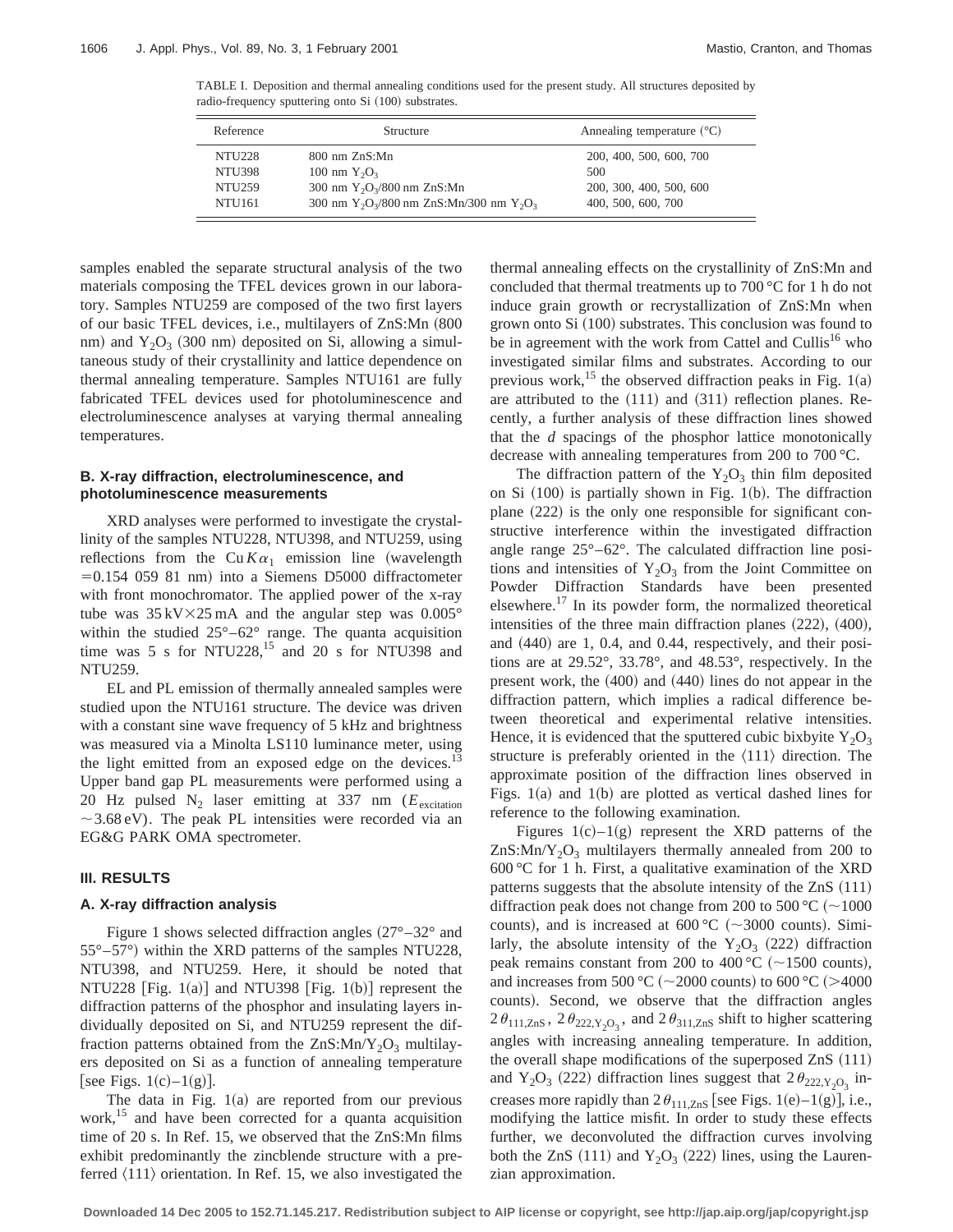

FIG. 1. Partial XRD patterns of thermally annealed thin films as: 800 nm of ZnS:Mn annealed at 200 °C (deposition temperature) (a), 100 nm of  $Y_2O_3$ annealed at 500 °C (b), multilayers of ZnS:Mn  $(800 ~nm)/Y_2O_3$   $(300 ~nm)$  annealed at 200 °C (deposition temperature) (c), 300 °C (d), 400 °C (e), 500 °C (f), and 600 °C (g). All thin films and multilayers are deposited onto Si  $(100)$ substrates. The vertical dashed lines correspond to the approximate positions of the diffraction lines  $ZnS (111), Y<sub>2</sub>O<sub>3</sub> (222),$  and  $ZnS (311)$  observed in  $(a)$  and  $(b)$ .



FIG. 2. ZnS (111) diffraction line characteristics as a function of thermal annealing temperature. Data obtained from XRD peak deconvolutions of ZnS:Mn  $(800 ~nm)/Y_2O_3 (300 ~nm)$  multilayers deposited on Si  $(100)$ . Curves are generated by computer algorithm and are included for clarity. The diffraction angle value of 28.56 °C corresponds to the calculated  $(111)$  diffraction angle of single crystal ZnS. Horizontal dots represent the integrated intensity of a 800 nm thick  $ZnS:Mn$  thin film deposited on Si  $(100)$  and annealed at temperatures from 200 to 700 °C.

Figures 2 and 3 show the quantitative annealing temperature effects on the integrated intensities and diffraction angles of, respectively, the ZnS  $(111)$  and Y<sub>2</sub>O<sub>3</sub>  $(222)$  lines. The integrated intensity analysis was preferred to maximum intensity since the former is more characteristic of the individual specimens.18 Here it is confirmed that the integrated intensity increase occurs above 400 and 500 °C, respectively, for the ZnS  $(111)$  and Y<sub>2</sub>O<sub>3</sub>  $(222)$  diffraction lines, and that their diffraction angles increase with increasing annealing temperature. The larger tick marks on the diffraction angle ordinates in Figs. 2 and 3 correspond to the calculated values of, respectively,  $2\theta_{111,ZnS}$  and  $2\theta_{222,Y_2O_3}$ , which were determined using the single crystal lattice constants  $a_{ZnS}$  $= 0.541 02 \text{ nm}^{19}$  and  $a_{Y_2O_3} = 1.0604 \text{ nm}^{20}$  [see Eqs. (1) and  $(2)$  in Sec. III B]. It is thereby suggested that with increasing annealing temperature, the atomic positions within the sputtered  $Y_2O_3$  crystallites tend to match the perfect crystalline arrangement (Fig. 3), whereas the  $ZnS:Mn$  lattice tends to deviate from its undoped single crystal lattice structure (Fig. 2). We note that the summation of the two computed Lorenzian approximations fit very well with the experimental dif-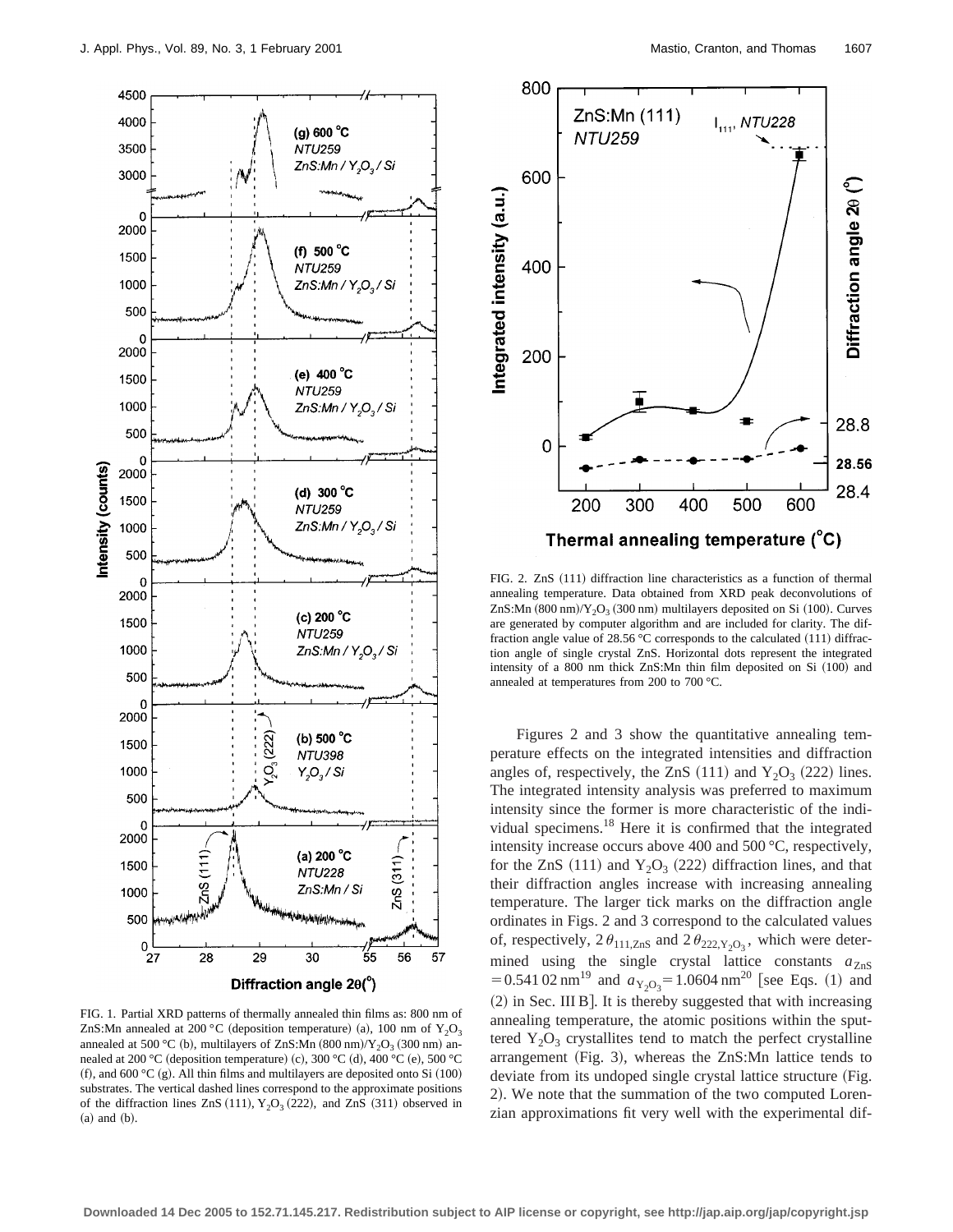

FIG. 3.  $Y_2O_3(222)$  diffraction line characteristics as a function of thermal annealing temperature. Data obtained from XRD peak deconvolutions of ZnS:Mn  $(800 ~nm)/Y_2O_3$   $(300 ~nm)$  multilayers deposited on Si  $(100)$ . Curves are generated by computer algorithm and are included for clarity. The diffraction angle value of 29.15  $^{\circ}$  corresponds to the calculated (222) diffraction angle of single crystal  $Y_2O_3$ .

fraction curves as displayed by the magnitude of the error bars.

Additionally, the horizontal dots in Fig. 2 represent the integrated intensity value of the ZnS  $(111)$  diffraction line corresponding to the structure NTU228 [Fig.  $1(a)$ ].<sup>15</sup> In Ref. 15, this value was reported to not depend on thermal annealing up to 700 °C. From a direct comparison between  $NTU228$  and  $NTU259$  (Fig. 2), it is obvious that there is a drastic difference in the degree of  $\langle 111 \rangle$  orientation and in annealing effects when 800 nm of ZnS:Mn are directly deposited on Si or on Si coated with 300 nm of  $Y_2O_3$ .

#### **B. Mean lattice constant calculations**

The investigated ZnS:Mn and  $Y_2O_3$  lattices both have cubic structures. Hence, the mean lattice constants are calculated from the measured diffraction angles using the Bragg law

$$
n\lambda = 2d_{hkl} \sin \theta_{hkl},\tag{1}
$$

and the plane spacing equation for cubic structures

$$
(1/d_{hkl})^2 = (h^2 + k^2 + l^2)/a^2,
$$
 (2)

where *n* is the order of reflection,  $\lambda$  is the x-ray emission wavelength,  $d_{hkl}$  is the distance between adjacent planes of Miller indices  $hkl$ ,  $\theta_{hkl}$  is half of the diffraction angle, and *a* is the lattice constant of the cubic structure.<sup>18</sup> Since there exists a lattice site at the center of the cubic bixbyite  $Y_2O_3$ cell,  $2^{1,22}$  the mean lattice misfits between the insulating and phosphor layers are determined to be

$$
1 - (a_{Y_2O_3}/2a_{ZnS}).
$$
\n(3)

Table II shows the results of the calculated lattice constants and lattice misfits using the mean diffraction angles of the ZnS:Mn  $(111)$  and  $Y_2O_3$   $(222)$  lines that are measured from the thermally annealed NTU259 samples (see Figs. 2 and 3). According to our qualitative observations, the lattice misfit between the  $ZnS: Mn/Y_2O_3$  multilayers is affected by the thermal treatment. In Table II, it is shown to remain constant from 200 to 300 °C before increasing sharply from 300 to 500 °C until doubling its initial value.

## **C. Photoluminescence and electroluminescence analyses**

Figure 4 illustrates the PL and EL characteristics of the NTU161 samples thermally annealed from 400 to 700 °C. The plotted PL signals are measured at the maximum of the  $Mn^{2+}$  emission spectra and the EL intensities are conventionally measured at an operating potential that is 40 V above threshold voltage.

Both PL and EL intensities are shown to improve with annealing temperatures up to  $500^{\circ}$ C. Above  $500^{\circ}$ C, the maximum PL intensity increases sharply, whereas the EL brightness saturates. A supplementary PL study of the NTU259 samples exhibits the same behavior.

TABLE II. Results of the phosphor/insulator lattice misfit  $1-(a_{Y_2O_3}/2a_{ZnS})$  calculated for the thermally annealed NTU259 samples.  $2\theta_{111,ZnS}$  and  $2\theta_{222,Y_2O_3}$  are the mean diffraction angles of the ZnS:Mn (111) and  $Y_2O_3$  (222) lines.  $d_{111,ZnS}$  and  $d_{222,Y_2O_3}$  are their interplanar spacings.  $a_{Y_2O_3}$  and  $a_{ZnS}$  are the determined lattice constants of the insulator and phosphor layer, respectively.

|                                |         | Thermal annealing temperature $({}^{\circ}C)$ |          |          |          |          |  |
|--------------------------------|---------|-----------------------------------------------|----------|----------|----------|----------|--|
| <b>NTU259</b>                  |         | 200                                           | 300      | 400      | 500      | 600      |  |
| $2\theta_{222,Y_2O_3}$         | (°)     | 28.75                                         | 28.80    | 28.97    | 29.05    | 29.10    |  |
| $2\theta_{111,ZnS}$            | (°)     | 28.53                                         | 28.58    | 28.57    | 28.58    | 28.64    |  |
| $d_{222,\text{Y}_2\text{O}_3}$ | (nm)    | 0.310 26                                      | 0.309 67 | 0.30795  | 0.307 12 | 0.306 52 |  |
| $d_{111}$ , ZnS                | (nm)    | 0.312.56                                      | 0.312 00 | 0.312 10 | 0.312 00 | 0.31134  |  |
| $a_{\text{Y}_2\text{O}_3}$     | (nm)    | 1.0747                                        | 1.072.72 | 1.06677  | 1.06389  | 1.06181  |  |
| $a_{\text{ZnS}}$               | (nm)    | 0.54136                                       | 0.54039  | 0.540 57 | 0.54039  | 0.539 25 |  |
| $1 - (a_{Y_2O_3}/2a_{ZnS})$    | $(\% )$ | 0.73                                          | 0.74     | 1.32     | 1.56     | 1.54     |  |

**Downloaded 14 Dec 2005 to 152.71.145.217. Redistribution subject to AIP license or copyright, see http://jap.aip.org/jap/copyright.jsp**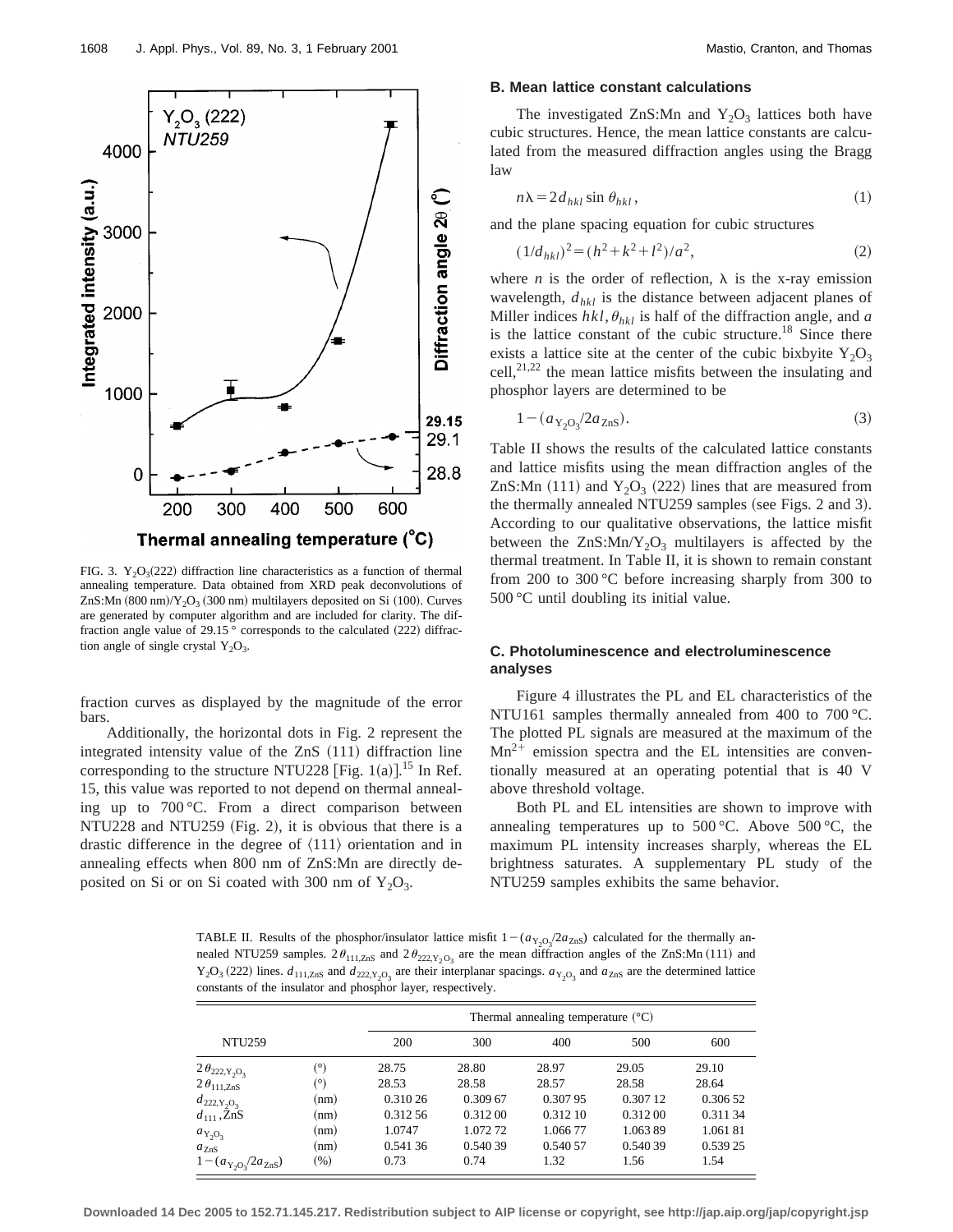

FIG. 4. Maximum photoluminescence intensity and electroluminescence operating intensity as a function of thermal annealing temperature. The ZnS:Mn photoluminescence was excited by a pulsed  $N_2$  laser emitting at an upper band gap wavelength of 337 nm. The TFEL device was driven at a constant sine wave frequency of 5 kHz and the operating intensity was measured at 40 V above threshold voltage.

#### **IV. DISCUSSION**

## A. Recrystallization effects upon ZnS:Mn and Y<sub>2</sub>O<sub>3</sub> **thin films at high thermal annealing temperatures**

Thermally annealed ZnS:Mn thin films directly deposited on Si did not recrystallize at temperatures up to 700 °C,<sup>15,16</sup> whereas those grown onto  $Y_2O_3$  recrystallize at 600 °C (Fig. 2). Hence, this is direct evidence that the effects of thermal annealing on the crystallinity of our sputtered phosphor layers depend on the substrate used during growth. The integrated intensity of a diffraction line is function of the amount of lattice planes that fulfill the Bragg law. Hence, a direct comparison of the integrated intensities of the ZnS  $(111)$  lines (Fig. 2) suggest that the as-grown phosphor layer is less well oriented and of worse crystalline quality when it is deposited on  $Y_2O_3$  (NTU259) and not directly on Si (NTU228). This is not surprising considering the differences between the theoretical lattice misfits of ZnS on Si, and ZnS on Y<sub>2</sub>O<sub>3</sub>, which are, respectively,  $\sim$ 0.4% and  $\sim$ 2%.<sup>21,23</sup> Moreover, the Si substrate used is monocrystalline, whereas the radio-frequency sputtered  $Y_2O_3$  thin film is highly polycrystalline. It is also sensible to assume that the effectiveness of the thermal annealing process increases with the degree of imperfection of the treated structure. Thus, the observed recrystallization mentioned above might be related to the crystalline quality of the as-grown phosphors, which has been discussed to be substrate dependent. A second factor that may contribute to the recrystallization of the phosphor layer at 600 °C is the recrystallization of the underlying insulator thin film itself. In fact,  $Y_2O_3$  recrystallizes at 500 °C and more significantly at  $600 °C$  (Fig. 3). In Ref. 21, Nakanishi *et al.* reported that the orientation of  $Y_2O_3$  influences that of ZnS. Hence, one could suppose that a reorientation of the  $Y_2O_3$  lattice might favor that of the phosphor layer as well.

A further annealing effect on the  $ZnS:Mn/Y_2O_3$ multilayers (NTU259) is the decrease of their lattice constants (Table II). A possible explanation is that thermal annealing causes an increase in density. From Eqs.  $(1)$ and (2),  $\theta_{hkl}$  increases with  $1/a$  for cubic systems, and since the volume of a cubic cell is  $a^3$ , the density  $\rho$ also increases to  $1/a$ . Thus, Fig. 3 shows that the sputtered  $Y_2O_3$  structure tends to match the lattice constant and density of its single crystal form, when the annealing temperature increases. Hence, the density increase with increasing treatment temperature may be related to defects and stress removal within the sputtered crystallites. These variations in lattice parameters between the insulating and phosphor layers are directly related to the lattice misfit [see Eq.  $(3)$ ], which is reported to double at annealing temperatures  $> =500$  °C (Table II).

## **B. Luminescence improvement of ZnS:Mn at high thermal annealing temperatures**

From the upper band gap PL results presented in Fig. 4, it is clear that the luminescent quality of the ZnS:Mn thin films is improving with increased thermal annealing temperature up to 700 °C. This is indicative of enhanced luminescent efficiency of the phosphor material, which is the premise behind the standard TFEL annealing process. In this phosphor system,  $Mn^{2+}$  ions are radiatively activated by direct substitution on  $Zn^{2+}$  lattice sites.<sup>1</sup> Recently, a subband gap PL analysis ( $E_{\text{excitation}} < E_{g,\text{ZnS}}$ ) performed on similar structures did show a linear luminescent efficiency increase in the 200–700 °C range,<sup>24</sup> as opposed to the nonlinear PL behavior seen in Fig. 4. In Ref. 24, we discussed that since we were exciting the second lowest excited states of  $Mn^{2+}$  in ZnS, the subband gap PL signals resulting from direct excitation of  $Mn^{2+}$  centers are proportional to the number of active Mn centers and not a function of nonradiative recombination paths. Hence, we do not attribute the sharp increase in PL seen in Fig. 4 to a drastic increase in the number of luminescent centers at anneals greater than 500 °C, but rather to the observed recrystallization of the phosphor layer. Indeed, for upper band gap PL analysis, we use excitation energies greater than the ZnS band gap  $(E_{g,\text{ZnS}} \sim 3.6 \text{ eV})$ . Hence, the PL efficiency is likely to be dependent on the crystallinity since it involves mechanisms such as electron– hole pair generation and recombination, and energy transfer to luminescent centers. $25$  Therefore, we believe that the sharp increase in upper band gap PL above anneals at  $500 \,^{\circ}C$  (Fig. 4) is due mainly to recrystallization (Fig. 2), which involves reduced point defects and less nonradiative recombination paths as suggested by Cattel and Cullis.<sup>16</sup>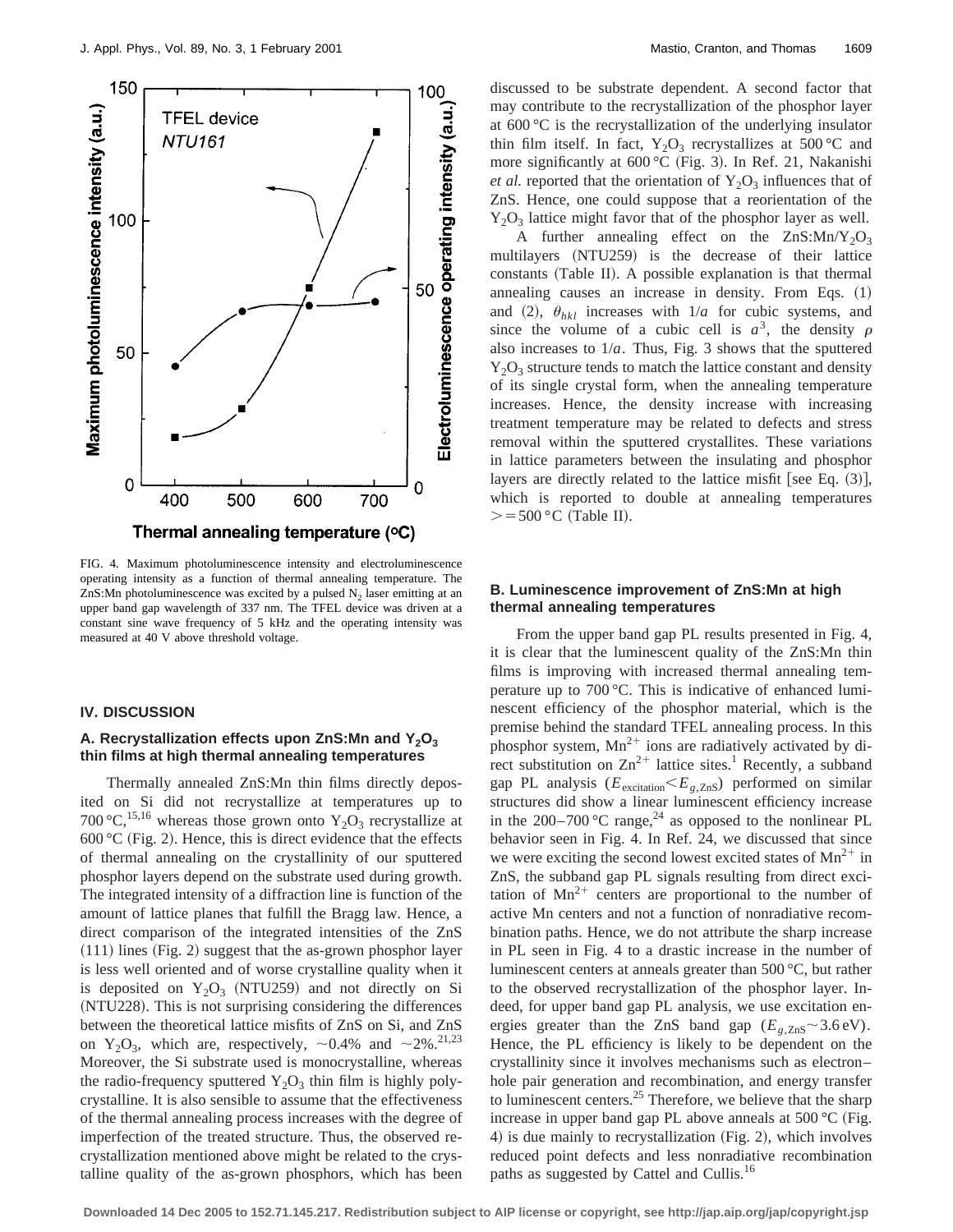# **C. Performance limitation of TFEL devices at high thermal annealing temperatures**

The basic excitation mechanisms within ZnS:Mn based TFEL devices can be described as the sequence: (i) tunnel injection of electrons from the phosphor–insulator interface states into the ZnS conduction band; (ii) acceleration to acquire sufficient energy to produce impact excitation of  $Mn^{2+}$ ; and (iii) luminescent decay of the  $Mn^{2+}$  ions.<sup>26</sup> In conventional TFEL devices, the direction of the electric field accelerating the electrons is perpendicular to the film surface, i.e., the cross-sectional direction. Nakanishi and Shimaoka<sup>4</sup> concluded that ZnS:Mn films consisting of a single fiber structure with the  $[111]$  axis nearly perpendicular to the substrate, and with good crystallinity in the cross-sectional direction, give the best EL results. They also reported that deterioration in the  $ZnS$   $(111)$  orientation increases grain boundaries in the films that decrease the electron mean free path. Accordingly, the improvement in the (111) orientation of our annealed  $ZnS:Mn$  phosphor (Fig. 2) will increase the electron mean free path, i.e., reduce the electron energy loss through collisions with stacking defects in the active layer. Moreover, detailed EL decay-time studies by Xian *et al.*<sup>10</sup> have shown that the excitation and radiative efficiencies of TFEL devices are increased when improving the crystallinity of the phosphor. Additionally, in the previous section we suggested that the number of point defects favoring nonradiative recombination are decreased at a thermal treatment of 600 °C, which should further increase the device performance under high anneals.<sup>27</sup>

Here, the EL analysis shows that the TFEL device performance is improved as the annealing temperature is raised from 400 to 500 °C, which is consistent with the reported PL enhancement of  $ZnS:Mn$  (Fig. 4). However, from 500 to 700 °C, the EL operating intensity saturates despite the increased number of active  $Mn^{2+}$  ions,<sup>24</sup> and the beneficial recrystallization effects upon the excitation, radiative, and electronic properties of the active layer. This lack of significant gain in EL signals was previously suggested to be due to a modification of the interface state distribution, which reduces the density of electrons able to reach optical energies when emitted into the phosphor conduction band.<sup>13</sup> Support for this hypothesis is provided by observed softening effects of the luminance against voltage slope,  $13,24$  which can be modeled by a modification of the interface state distribution from one dominated by a discrete state (at around  $0.9 \text{ eV}$ below the conduction band) to one that is a continuum of states.<sup>28</sup> Other research groups who experimentally investigated the thermal annealing effects upon bottom and upper interfaces via polarization measurements arrived at similar conclusions.<sup>11,12</sup>

In this study, we investigated structural modifications within TFEL devices that will further support the above hypotheses. In fact, we have found that the EL saturation occurring at high annealing temperatures corresponds to the maximum  $ZnS: Mn/Y<sub>2</sub>O<sub>3</sub>$  lattice misfit values reported in Table II. Obviously, these values play an important role in the nature of the electronic interface since lattice misfits are responsible for dislocations, defects, and dangling bonds. Hence, such increase in dangling bonds and deeper defects may generate a more uniform interfacial electron energy distribution and unpin the Fermi level of ZnS:Mn, which has been discussed as being crucial for the generation of socalled hot electrons. $24$  In other words, we suggest that the increase in lattice misfit reduces the amount of electrons reaching optical energies, thus reducing the overall performance of TFEL devices.

Since 1997, we have considered the use of pulsed laser annealing as an alternative technique to provide the beneficial luminance gain demonstrated by high temperature annealing, but with minimal effect upon the interface state distribution. Very recently, we reported laser processed TFEL devices exhibiting better display performance than equivalent devices thermally annealed at 450 °C, as demonstrated by the maintenance of a sharp luminance against voltage characteristic with no drop in threshold voltage and a fourfold increase in brightness.29 Interestingly, the lattice misfit values measured from similarly laser annealed NTU259 structures are smaller than  $1.40<sup>29</sup>$  which is lower than the values measured from thermally annealed NTU259 structures at 500 °C (Table II). Hence, we inferred that laser annealing can produce the required activation of the thin film phosphors while maintaining a suitable interface state distribution.<sup>29</sup> To conclude, the results of our studies are further evidence that it is important to control the interfacial structure during annealing in order to obtain high-efficiency TFEL devices.

#### **V. CONCLUSIONS**

We studied the thermal annealing effects on the crystalline structure of TFEL devices in order to investigate their performance limits resulting from processing at high temperatures. Thus, we systematically investigated the dependence of crystallinity, PL, and EL properties of TFEL structures on thermal annealing temperature. The main results are summarized as follows:

(i) The insulating and phosphor thin films constituting our TFEL devices are preferentially oriented in their  $\langle 111 \rangle$ direction. The extent of preferred growth in the  $\langle 111 \rangle$  direction is lower when ZnS:Mn is deposited on the sputtered  $Y_2O_3$  layer than when directly deposited on Si (100).

(ii) Thermally annealing our  $ZnS:Mn/Y_2O_3$  multilayers generates recrystallization of both layers at temperatures of, respectively, 500 and 600 °C. The lattice misfit between both layers increases with annealing and reaches a maximum value at treatment temperatures  $> =500$  °C.

(iii) Upper band gap PL analysis shows that the luminescence properties of the phosphor layer improve sharply above 500 °C. According to a previous subband gap PL study, we infer that the upper band gap PL increase is mainly due to the ZnS:Mn recrystallization.

(iv) The performance of our TFEL device saturates at 500 °C despite the crystalline, luminescent, and electronic transport properties improvements of the active layer. According to an electro-optic model and previous experimental evidence, we suggest that the lattice misfit increase modifies the morphology of the phosphor/insulator boundary and the high field electron transport properties of the device, which